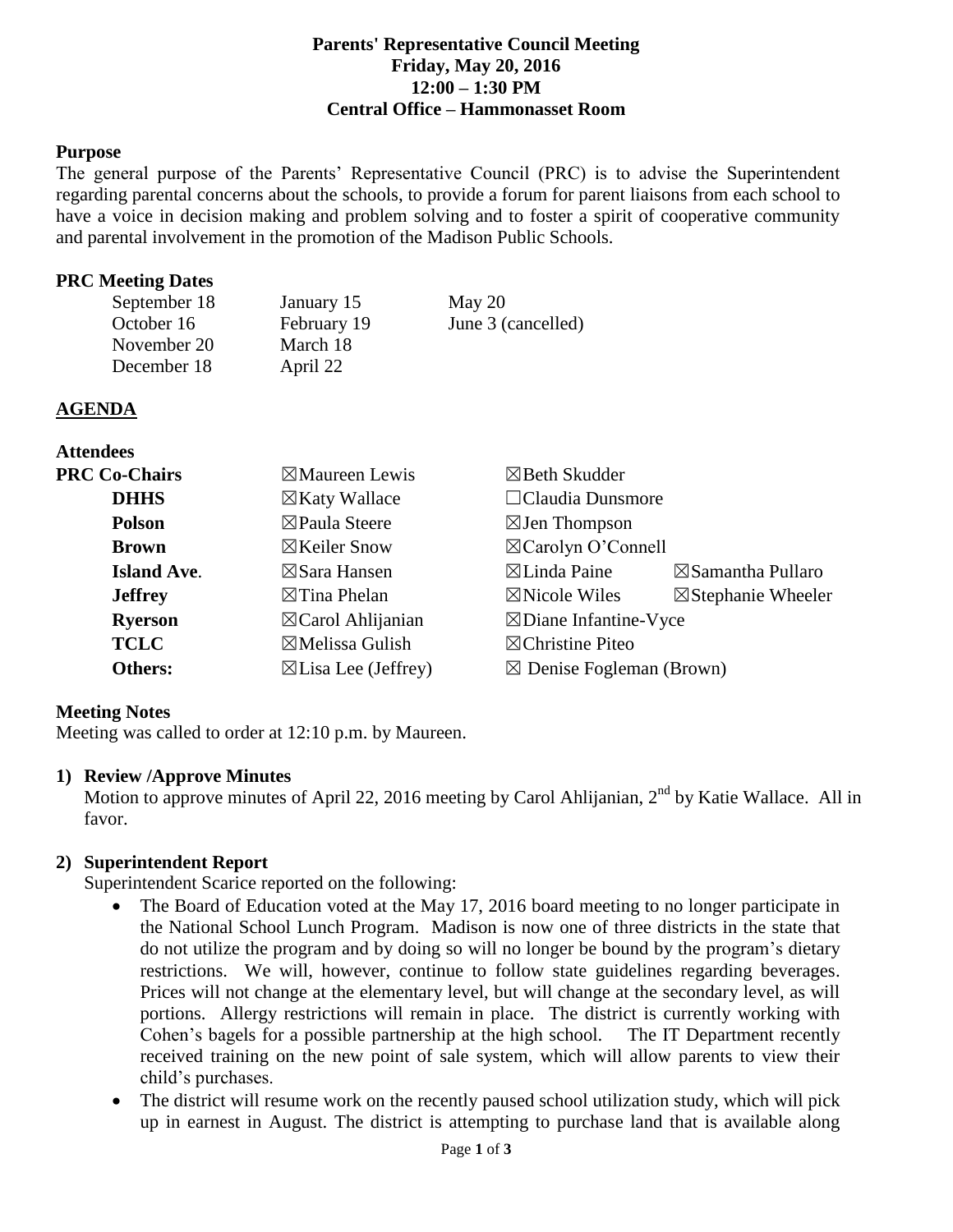Copse Road, as well as the softball field with the intent to either preserve the land or build on it.

- Superintendent Scarice spoke to the feedback he has received regarding the 2016/2017 school year. Each year, the school calendar is created before knowing the end of the year. We already looked at 2 additional days, but the Board ultimately decided to make the last day June 10. As a result, parents need to find alternatives for those additional days their children are not in school. The district is working with Beach & Rec to provide more programs. Committee members expressed they are pleased with the school year beginning after Labor Day (which results in the exam schedule at the high school being pushed to after Thanksgiving).
- Superintendent Scarice touched upon the topic of philanthropy, stating he prefers to see equity amongst the schools. A question and answer period ensued regarding how funds are spent for school gifts and also carry-over funds.
- Ms. Lewis suggested that each PTO submit PTO budgets to help begin the discussion for best practices/guidelines for all PTOs regarding budget management including school gifts, carryover funds, and financial controls. Each school agreed to submit their PTO budgets to Maureen Lewis.

# **3) PRC Business**

# **a. PRC Subcommittee Selection for 2016/2017**

The PRC Subcommittee List was reviewed and changes were noted. Motion to remove Boxtops by Carolyn O'Connell, seconded by Katy Wallace, all in favor. Wendy will make changes to list and distribute.

**b. PRC Member List Updates for 2016/2017** To be determined.

## **4) Subcommittee Reports**

- a. **Boxtops** Brown/Carolyn O'Connell: nothing to report.
- b. **Custodian** Brown/Carolyn O'Connell: DATE: May 25<sup>th</sup> 3:00 PM in Hammonasset Room. Brown to purchase \$10 gift cards (DD or Starbucks) for each of our 35 custodians. Total Cost \$350/6 schools. Each PTO (not including TLC) to reimburse Brown \$58.33 for their share.
- c. **Art Show** Island: District Art Show: Was held on April 4 at DHHS. PRC Hospitality Expense paid by Island Avenue \$87.62. Each school (6) to reimburse Island Avenue \$14.60.
- d. **Transportation Council**; DHHS/Katy Wallace. Meetings at 10:00 a.m. in Hammonasset Room on 10/22/15, 12/17/15, 2/25/16, 4/21/16, 5/12/16. Katy Wallace reported she has purchased \$750 in Dunkin Donuts' gift cards. Each PTO to reimburse DHHS their share: TLC share \$20. All other schools \$121.67. Magda Grayson was extremely appreciative that the PRC has doubled the amount and has offered complimentary transportation for one field trip for each school. Principals should contact Magda for further information.
- e. **Food Services Council**; Ryerson/Michele Menard. Meetings at 10:00 a.m. in Hammonasset Room on 12/10/15, 2/11/16, 4/7/16, 5/19/16. Program is currently out to bid. Carolyn O'Connell reported that she spoke with Julie Phelps regarding the recognition of food